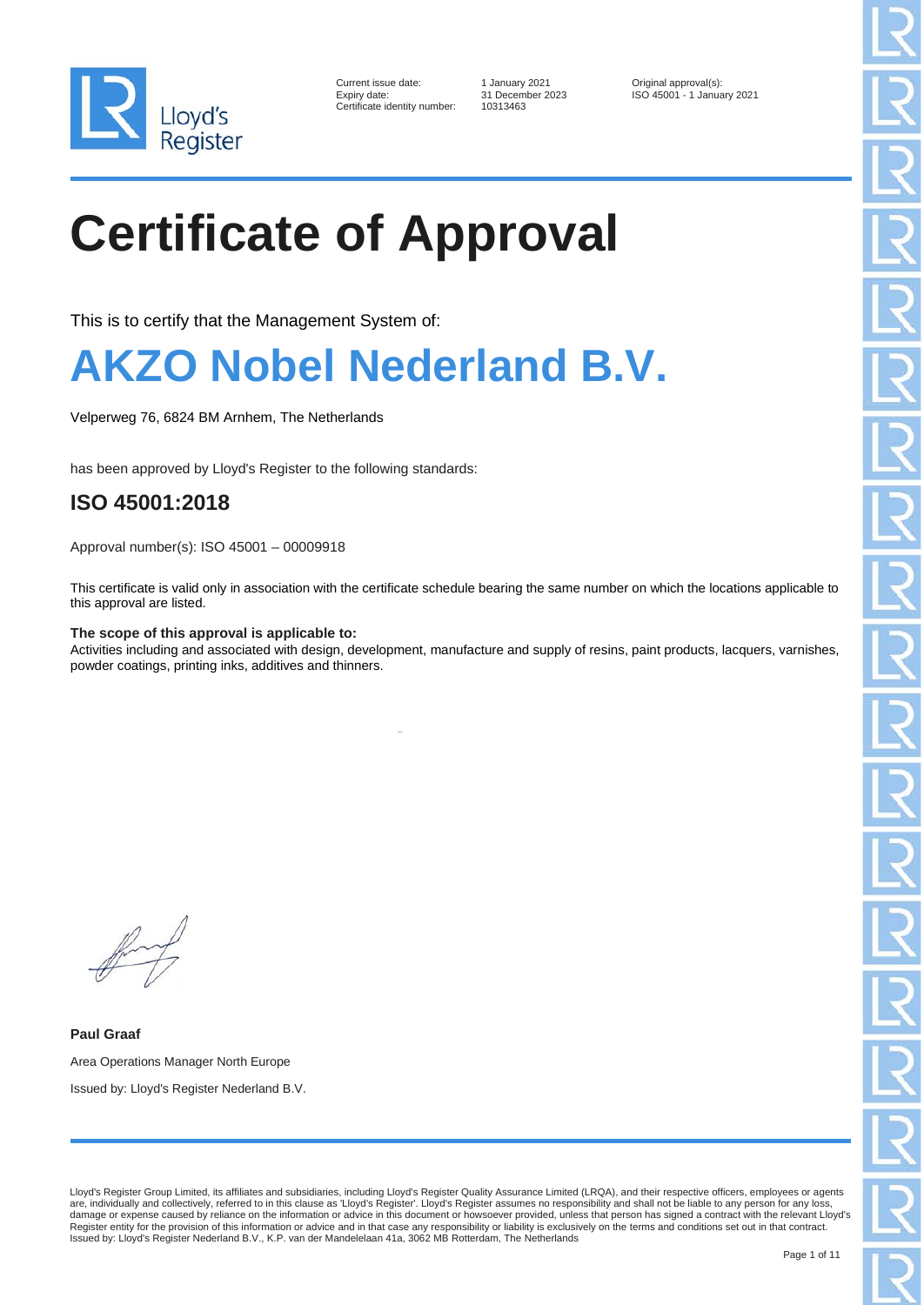

| Location                                                                                                                                                                | <b>Activities</b>                                                                                                                                                                                                       |
|-------------------------------------------------------------------------------------------------------------------------------------------------------------------------|-------------------------------------------------------------------------------------------------------------------------------------------------------------------------------------------------------------------------|
| Akzo Nobel Nederland B.V.<br>Velperweg 76, 6824 BM Arnhem, The Netherlands                                                                                              | ISO 45001:2018<br>Activities including and associated with design,<br>development, manufacture and supply of resins, paint<br>products, lacquers, varnishes, powder coatings, printing<br>inks, additives and thinners. |
| <b>AkzoNobel Ltda.</b><br>Av. Papa Joao XXIII, Mauá - SP, 09370-901,<br><b>Brazil</b>                                                                                   | ISO 45001:2018<br>Sales, development, production and technical support of<br>decorative paints, specialties and complements,<br>varnishes, resins and intermediates.                                                    |
| AkzoNobel Ltda.<br>Av. Getúlio Vargas, 7230 KM 12 - Curado, Recife - PE,<br>50950-000, Brazil                                                                           | ISO 45001:2018<br>Sales, development, production and technical support of<br>decorative paints, specialties and complements,<br>varnishes, resins and intermediates.                                                    |
| Akzo Nobel Ltda.<br>Av. Assumpta Sabatini Rossi, 1650, São Bernardo do Campo,<br>09842-000, SP, Brazil                                                                  | ISO 45001:2018<br>Development and Production of Automotive and<br>Performance Coatings.                                                                                                                                 |
| AkzoNobel Performance Coatings (Changzhou) Co., Ltd.<br>No.1, Weitang Chunping Road, Chunjiang Town, Xinbei District,<br>Changzhou City, Jiangsu Province 213033, China | ISO 45001:2018<br>Manufacture of coatings (acrylate resin paints, acrylate<br>resin coatings, epoxy paints, diluents for paints, epoxy<br>paint curing agent, 7110A type polyurethane paint curing<br>agent).           |
| AKZO NOBEL Powder Coatings (Chengdu) Co., Ltd.<br>No. 399 East 4th Checheng Road, Longquanyi District,<br>Chengdu City, Sichuan Province 610100, China                  | ISO 45001:2018<br>Manufacturing of powder coatings.                                                                                                                                                                     |
| Akzo Nobel Paints (Chengdu) Co., Ltd.<br>No. 19 YangHengSi Road, YangAn Industrial Park, Qionglai<br>City, Chengdu City, Sichuan Province 611500, China                 | ISO 45001:2018<br>The manufacture of water borne decorative paints.                                                                                                                                                     |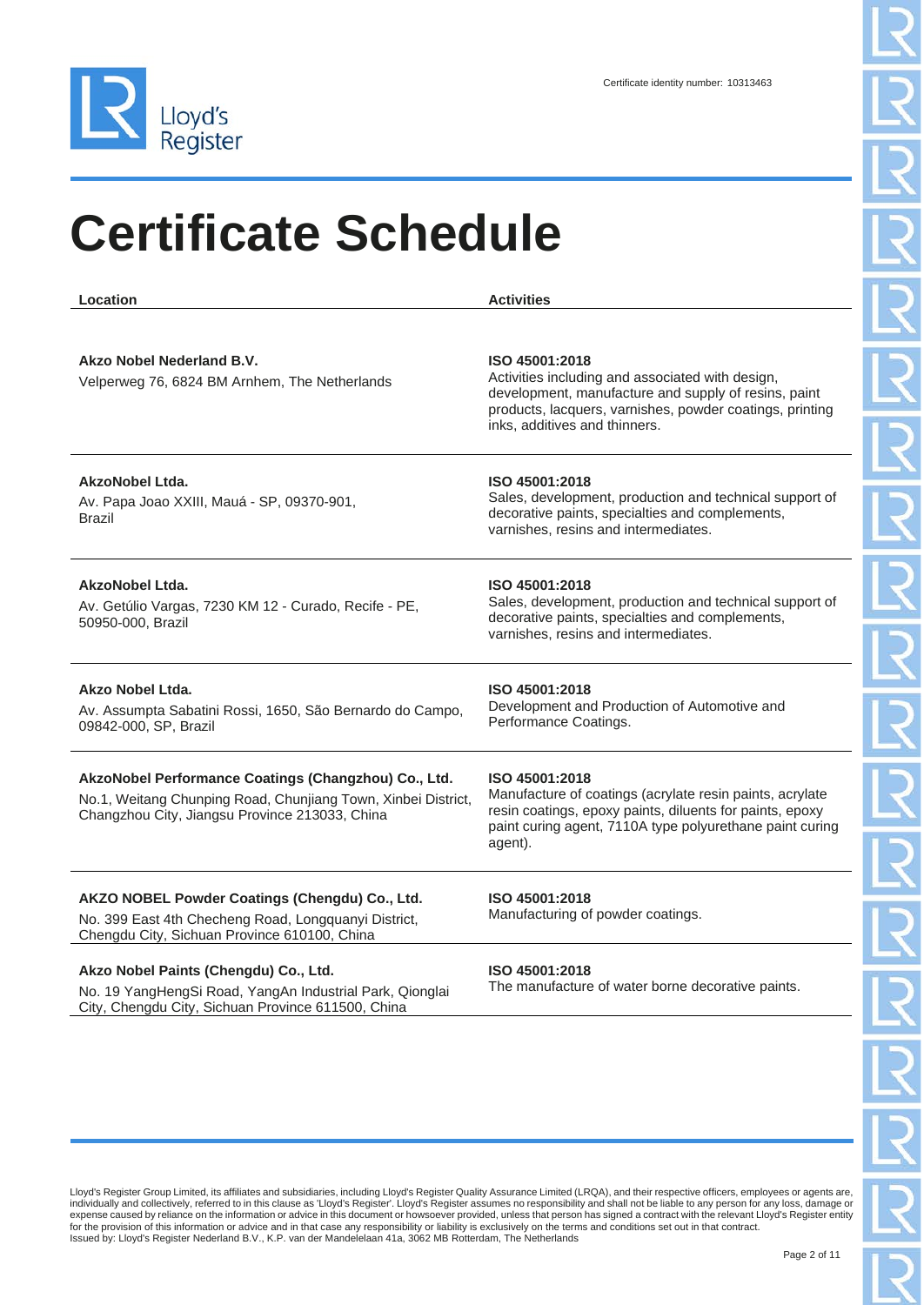

| Location                                                                                                                                                                                          | <b>Activities</b>                                                                                                                                                                           |
|---------------------------------------------------------------------------------------------------------------------------------------------------------------------------------------------------|---------------------------------------------------------------------------------------------------------------------------------------------------------------------------------------------|
| Akzo Nobel Coatings (Dongguan) Co. Ltd.<br>Dalingshan Science and Industrial Park, Dongguan City,<br>Guangdong Province 523820, China                                                             | ISO 45001:2018<br>Design and manufacture of industrial coatings.                                                                                                                            |
| Akzo Nobel Paints (Guangzhou) Ltd.<br>No. 2 Shiying Road, Beiwei Industrial District, Guangzhou<br>Economic & Technological Development Zone, Guangzhou<br>City, Guangdong Province 510730, China | ISO 45001:2018<br>The manufacture of decorative and packaging paints, oil<br>paint within the scope of permit.                                                                              |
| AkzoNobel Coatings (Jiaxing) Co., Ltd.<br>No.1 Dongsheng Road, Jiashan Economic Development Area,<br>Jiaxing City, Zhejiang Province 314100,<br>China                                             | ISO 45001:2018<br>Design and manufacture of industrial coatings.                                                                                                                            |
| Akzo Nobel Decorative Coatings (Langfang) Co., Ltd<br>No. 18 Dingxiang Street, Langfang Economic & Technical<br>Development Zone, Langfang City, Hebei Province 065001,<br>China                  | ISO 45001:2018<br>The manufacture of decorative coatings.                                                                                                                                   |
| Akzo Nobel Powder Coatings (Langfang) Co., Ltd.<br>No. 32 Quanxing Road, Economic & Technical Development<br>Zone, Langfang City, Hebei Province 065001,<br>China                                 | ISO 45001:2018<br>Manufacturing and sales of powder coatings.                                                                                                                               |
| Akzo Nobel Paints (Shanghai) Co., Ltd.<br>No. 536 Rongle Road (E.), Songjiang Industrial Zone, Shanghai<br>City 201600, China                                                                     | ISO 45001:2018<br>The design and manufacture of water borne decorative<br>paints.                                                                                                           |
| International Paint of Shanghai Co., Ltd.<br>1515 Xinjinqiao Road, (Shanghai) Pilot Free Trade Zone,<br>Shanghai City 201206, China                                                               | ISO 45001:2018<br>Manufacture, sales of marine and offshore coatings and<br>provision of relevant technical support and services.                                                           |
| <b>AkzoNobel Performance Coatings Ltd.</b><br>135 Jiangtian East Road, Songjiang Industrial Zone, Shanghai<br>City 201600, China                                                                  | ISO 45001:2018<br>Production of polyacrylic emulsion, water-borne emulsion,<br>solvent base PSA (pressure sensitive adhesive), epoxy<br>resin coating, printing inks and polyester coating. |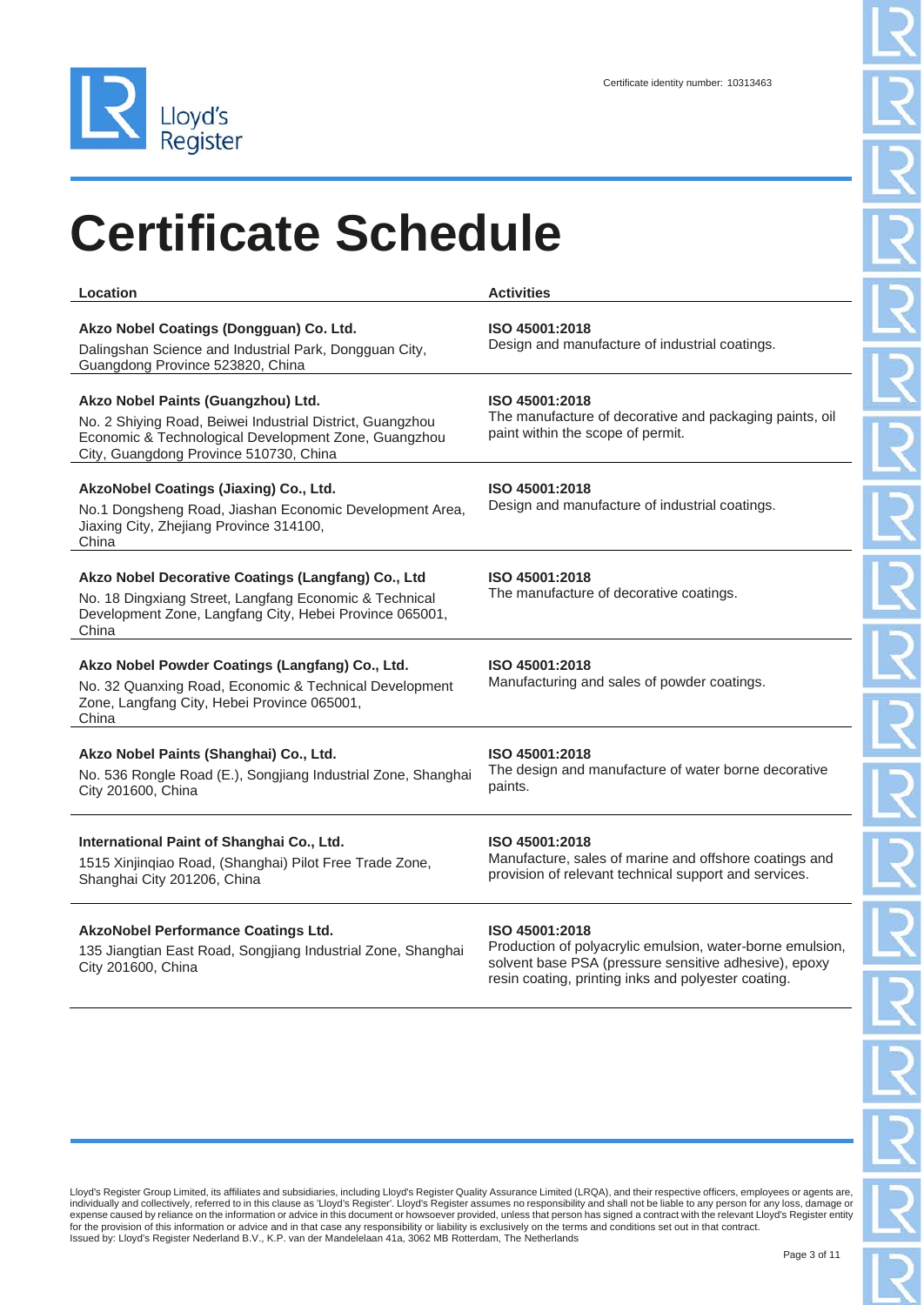

| Location                                                                                                                                                                                                              | <b>Activities</b>                                                                                                        |
|-----------------------------------------------------------------------------------------------------------------------------------------------------------------------------------------------------------------------|--------------------------------------------------------------------------------------------------------------------------|
| Akzo Nobel Chang Cheng Coatings (Guangdong) Co., Ltd.<br>No. 49 Guang Tian Road & No. 189 Yan Luo Road, Yan Chuan<br>Village, YanLuo Subdistrict, Bao An District, Shenzhen City,<br>Guangdong Province 518105, China | ISO 45001:2018<br>Design and manufacture of powder coatings.                                                             |
| Akzo Nobel International Paint (Suzhou) Co., Ltd.<br>No. 129, Hongxi Road, New District, Suzhou City, Jiangsu<br>Province 215151, China                                                                               | ISO 45001:2018<br>The development, manufacture, sales and technical<br>servicing of protective coatings.                 |
| Akzo Nobel Coatings (Tianjin) Co., Ltd.<br>110 Taihua Road, TEDA, Tianjin City 300457,<br>China                                                                                                                       | ISO 45001:2018<br>Design and manufacture of industrial coatings.                                                         |
| Akzo Nobel Powder Coatings (Wuhan) Co., Ltd.<br>No. 89, XingHua Road, Wuhan Economic & Technical<br>development Zone, Wuhan City, Hubei Province 430000, China                                                        | ISO 45001:2018<br>Design and manufacture of powder coatings.                                                             |
| Akzo Nobel Coatings CZ, a.s.<br>Podvihovská 376/14, 747 70 Opava IX Komárov,<br><b>Czech Republic</b>                                                                                                                 | ISO 45001:2018<br>Manufacturing and supply of powder coatings.                                                           |
| <b>Akzo Nobel Powder Coatings SAE</b><br>6th Of October City, Industrial Zone 4 - Plot 11 - Street 100,<br>Giza, 12451, Egypt                                                                                         | ISO 45001:2018<br>Design, manufacturing and supply of powder coatings.                                                   |
| <b>AKZO NOBEL POWDER COATINGS</b><br>ZI la Gaudree BP 67, 91410 Dourdan, France                                                                                                                                       | ISO 45001:2018<br>Development, production and sale of powder coatings.                                                   |
| AKZO NOBEL DECORATIVE PAINTS FRANCE<br>ZI Les Bas Pres CS 70113, 60761 Montataire Cedex, France                                                                                                                       | ISO 45001:2018<br>Production of paints and wood stains products, pre - and<br>after-sale support for decorative markets. |
| <b>Akzo Nobel Powder Coatings GmbH</b>                                                                                                                                                                                | ISO 45001:2018<br>Dovelopment, production and distribution of pought                                                     |

Zur Alten Ruhr 4, 59755 Arnsberg, Germany

Development, production and distribution of powder coating.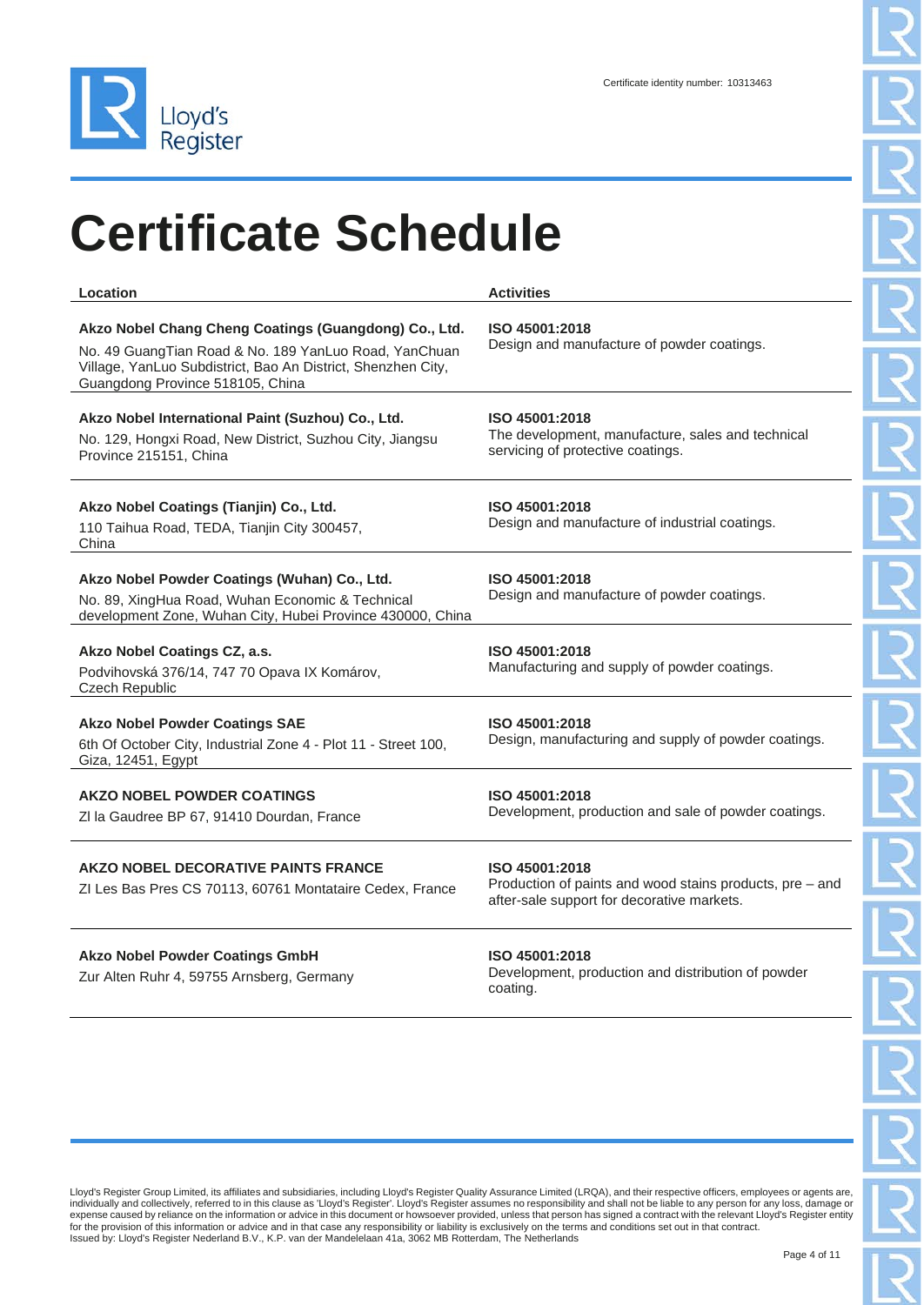

| <b>Location</b>                                                                                                                                            | <b>Activities</b>                                                                                                                                                                                                                                                                                     |
|------------------------------------------------------------------------------------------------------------------------------------------------------------|-------------------------------------------------------------------------------------------------------------------------------------------------------------------------------------------------------------------------------------------------------------------------------------------------------|
| <b>Akzo Nobel Powder Coatings GmbH</b><br>Markwiesenstr. 50, 72770 Reutlingen, Germany                                                                     | ISO 45001:2018<br>Development, Manufacturing and Sales of Powder<br>Coatings.                                                                                                                                                                                                                         |
| <b>VIVECHROM</b><br>Dr. Stefanos D. Pateras S.A., Varnishes and Paints Industry,<br>192 00 Elefsina, Greece                                                | ISO 45001:2018<br>Design, development, production and sales of decorative<br>paints, varnishes and lacquers, floor coatings, putties and<br>solvents, construction products (waterproofing and<br>insulating paints), external thermal insulation composite<br>systems (ETICS) and industrial paints. |
| <b>Akzo Nobel India Limited</b><br>Plot no 62A, 62B, 62P, 43E, Hoskote Industrial Area, Bangalore,<br>562114, Karnataka, India                             | ISO 45001:2018<br>Development, manufacture & sales of marine coatings,<br>protective coatings, powder coatings, metal coatings and<br>speciality coatings.                                                                                                                                            |
| Akzo Nobel India Limited,<br>Plot No GAE-1(part), GAF - 1, GAF - 2, Industrial Area,<br>Ghirongi (Malanpur) Dist - Bhind 477 117,<br>Madhya Pradesh, India | ISO 45001:2018<br>Manufacturing & Dispatch of water-based surface coating<br>systems (Decorative) - Water Based & Primers.                                                                                                                                                                            |
| <b>Akzo Nobel India Limited</b><br>Plot No. 1/1, TTC Industrial Area, Thane – Belapur Road,<br>Koparkhairane, Navi Mumbay, Maharashtra,<br>400709, India   | ISO 45001:2018<br>Manufacture and supply of decorative paints &<br>performance coatings.                                                                                                                                                                                                              |
| Akzo Nobel India Limited<br>A42 Phase VIII B, Industrial Area, Focal Point, Sas Nagar<br>Mohali, 160 059, Punjab, India                                    | ISO 45001:2018<br>Manufacture and Testing of Marine Coatings, Protective<br>Coatings and Yacht Paints.                                                                                                                                                                                                |
| <b>Akzo Nobel India Limited</b><br>Post Bag No.1, Balanagar, Hyderabad 500 037,<br>Telangana, India                                                        | ISO 45001:2018<br>Manufacture of Surface Coating Systems - Decorative,<br>Refinish and Primers.                                                                                                                                                                                                       |
| <b>PT International Paint Indonesia</b><br>Jl. Jababeka Raya Blok E9-11, Cikarang Industrial Estate,<br>Cikarang, Bekasi, 17530, Indonesia                 | ISO 45001:2018<br>Manufacture of wet paints.                                                                                                                                                                                                                                                          |
|                                                                                                                                                            |                                                                                                                                                                                                                                                                                                       |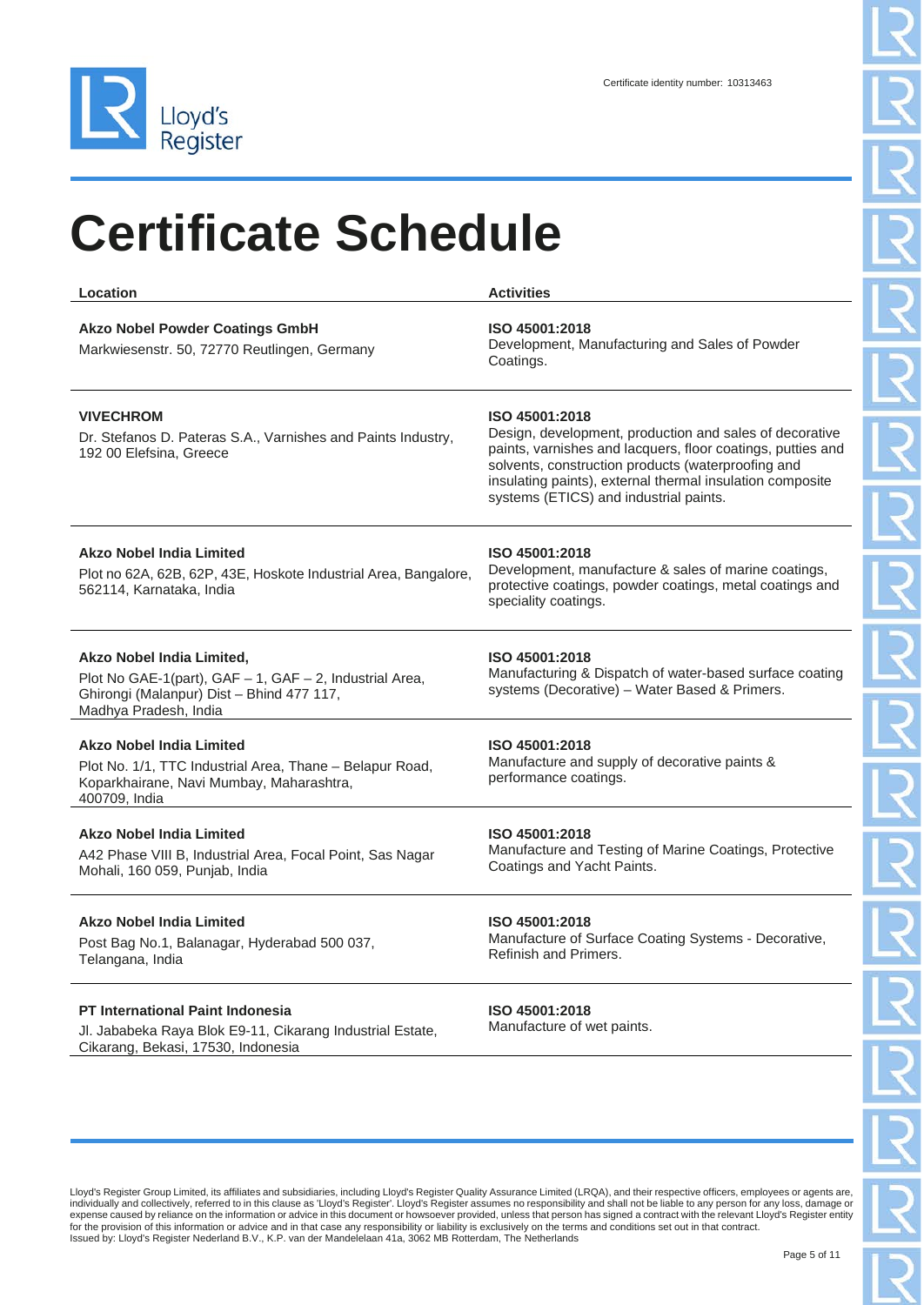

**Location Activities**

#### **PT Akzo Nobel Car Refinishes Indonesia**

Jl. Pulogadung Raya No. 37, Kawasan Industri Pulogadung, Jakarta, Indonesia

#### **AKZO NOBEL COATINGS S.p.A.**

Via Silvio Pellico 8, 22100 Como, Italy

#### **ISO 45001:2018**

Manufacturing of Coating System for the Car re-finishing industry.

#### **ISO 45001:2018**

Production of thermosetting powder coatings through discontinuous batch process, by means of physical and mechanical treatments: dry-blending, extrusion, milling, classification of fines and sieving. Research and development activity and subsequent production and sale of thermosetting powder coatings. Followed by technical assistance.

Training activity regarding application of water-based and solvent based liquid coatings for vehicle refinishes. Sales, marketing and technical assistance for coating systems. Laboratory activity related to paint mixing of solvent-based coatings.

#### **Akzo Nobel Powder Coatings Korea Co.Ltd**

49, Cheomdan-ro, 181 beon-gil, Danwon-gu, Ansan-si, Gyeonggi-do Province 15618, Republic of Korea

#### **INTERNATIONAL PAINT KOREA CO., LTD.**

Head Office: 27th Floor National Pension Bldg., 1000, Jungang-daero, Yeonje-gu, Busan 47606, Republic of Korea

#### **INTERNATIONAL PAINT KOREA CO., LTD.**

Chilseo Factory: 17, Gongdandong-gil, Chilseo-myeon, Haman-Gun, Gyeongsangnam-do 52002, Republic of Korea

#### **INTERNATIONAL PAINT KOREA CO., LTD.**

Geoje R&D : 841-5, Yeonhahaean-ro, Yeoncho-myeon, Geoje-si 841-5, Gyeongsangnam-do 53206, Republic of Korea

#### **ISO 45001:2018**

Design, development, manufacture and sales of powder coatings.

#### **ISO 45001:2018**

Sales, design and technical supervision service of Marine & Protective coatings.

#### **ISO 45001:2018**

Design, manufacture, technical supervising and servicing of marine & protective coatings.

#### **ISO 45001:2018**

Design, manufacture, technical supervising and servicing of marine & protective coatings.

Lloyd's Register Group Limited, its affiliates and subsidiaries, including Lloyd's Register Quality Assurance Limited (LRQA), and their respective officers, employees or agents are, individually and collectively, referred to in this clause as 'Lloyd's Register'. Lloyd's Register assumes no responsibility and shall not be liable to any person for any loss, damage or expense caused by reliance on the information or advice in this document or howsoever provided, unless that person has signed a contract with the relevant Lloyd's Register entity for the provision of this information or advice and in that case any responsibility or liability is exclusively on the terms and conditions set out in that contract. Issued by: Lloyd's Register Nederland B.V., K.P. van der Mandelelaan 41a, 3062 MB Rotterdam, The Netherlands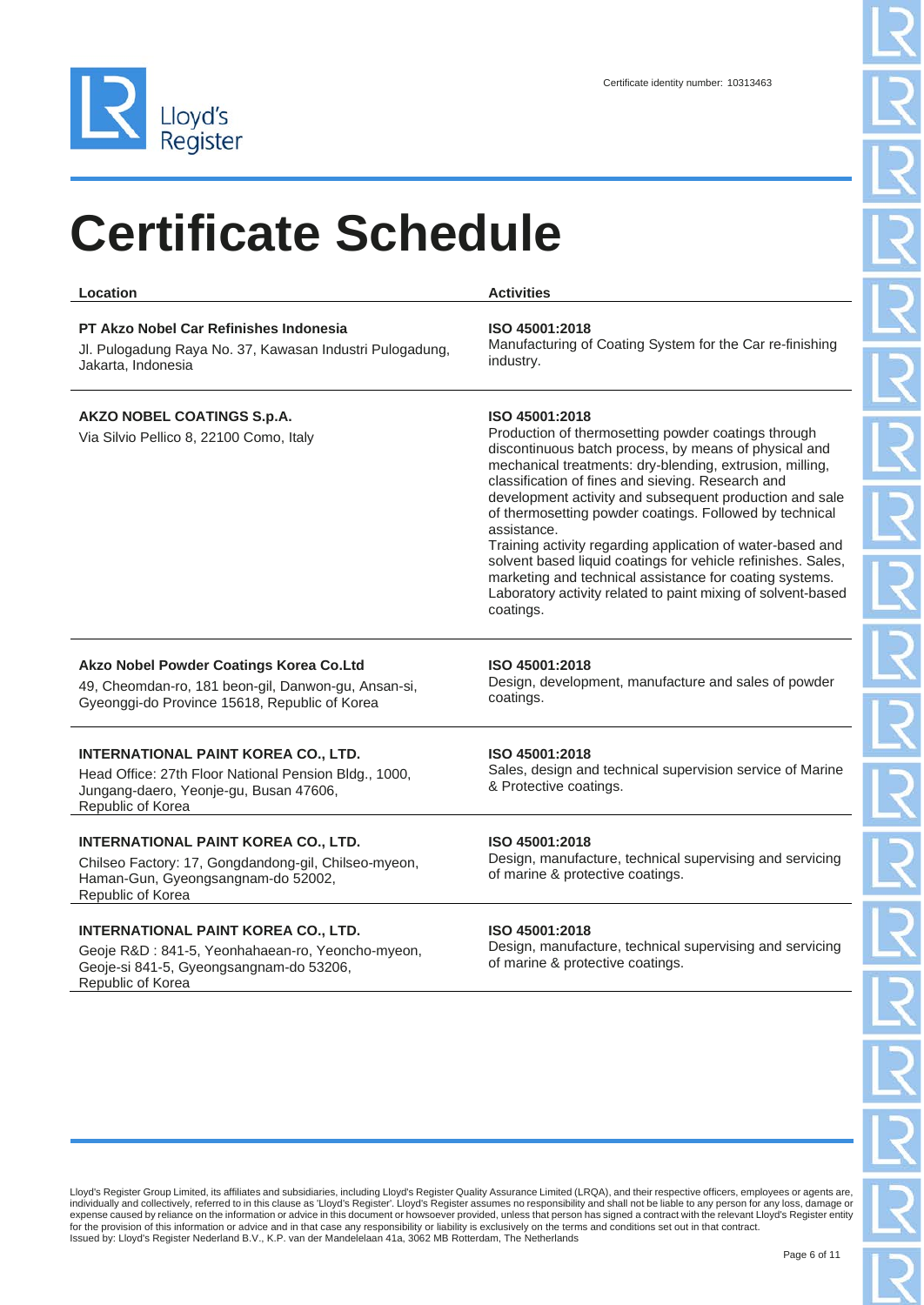

| Location                                                                                                                                                                                         | <b>Activities</b>                                                                                                                                                                                                                                 |
|--------------------------------------------------------------------------------------------------------------------------------------------------------------------------------------------------|---------------------------------------------------------------------------------------------------------------------------------------------------------------------------------------------------------------------------------------------------|
| AKZO NOBEL PAINTS (MALAYSIA) SDN. BHD.<br>(including Akzo Nobel Industrial Coatings SDN. BHD.), Lot<br>5827, Kawasan Perindustrian Nilai, 71800 Nilai, Negeri<br>Sembilan Darul Khusus, Malaysia | ISO 45001:2018<br>Manufacture and warehousing of paints and paints related<br>products.                                                                                                                                                           |
| AKZO NOBEL INDA, S.A. DE C.V.<br>Privada Andrés Guajardo No. 320, Parque Industrial Apodaca,<br>C.P. 66600, Apodaca, Nuevo León,<br>Mexico                                                       | ISO 45001:2018<br>The occupational health and safety activities and<br>supporting processes associated with the manufacture of<br>powder coatings.                                                                                                |
| Akzo Nobel Automotive and Aerospace Coatings Mexico<br>S.A. de C.V.<br>Anillo Periferico No 205, Km 16.64, 66000 Garcia, Nuevo León,<br>Mexico                                                   | ISO 45001:2018<br>The Safety Management System processes designed to<br>manage the occupational safety and health risk occurring<br>from the manufacturing and distribution of paints and<br>coatings for automotive and industrial applications. |
| Akzo Nobel Nederland B.V.<br>Christiaan Neefestraat 2, 1077 WW Amsterdam,<br>The Netherlands                                                                                                     | ISO 45001:2018<br>Central Management with coordination of business<br>processes and supporting functions.                                                                                                                                         |
| Akzo Nobel Car Refinishes B.V.<br>Rijksstraatweg 31, 2171 AJ Sassenheim,<br><b>The Netherlands</b>                                                                                               | ISO 45001:2018<br>Development, manufacturing and distribution of coating<br>systems.                                                                                                                                                              |
| <b>Akzo Nobel Pakistan Limited</b><br>346 Ferozepur Road, Lahore, 54600, Pakistan                                                                                                                | ISO 45001:2018<br>Manufacture and development of paints and surface<br>coatings.                                                                                                                                                                  |
| Akzo Nobel Decorative Paints sp. z o.o.<br>ul. Przemysłowa 3, 08-440 Pilawa, Poland                                                                                                              | ISO 45001:2018<br>Production of Decorative and Protective Coatings in<br>Pilawa Plant.                                                                                                                                                            |
| <b>Akzo Nobel Coatings LLC - Lipetsk</b><br>Trubiny Proezd 5B, Lipetsk, 398037,<br><b>Russian Federation</b>                                                                                     | ISO 45001:2018<br>Product design, development, manufacture and supply of<br>paint products, lacquers and thinners.                                                                                                                                |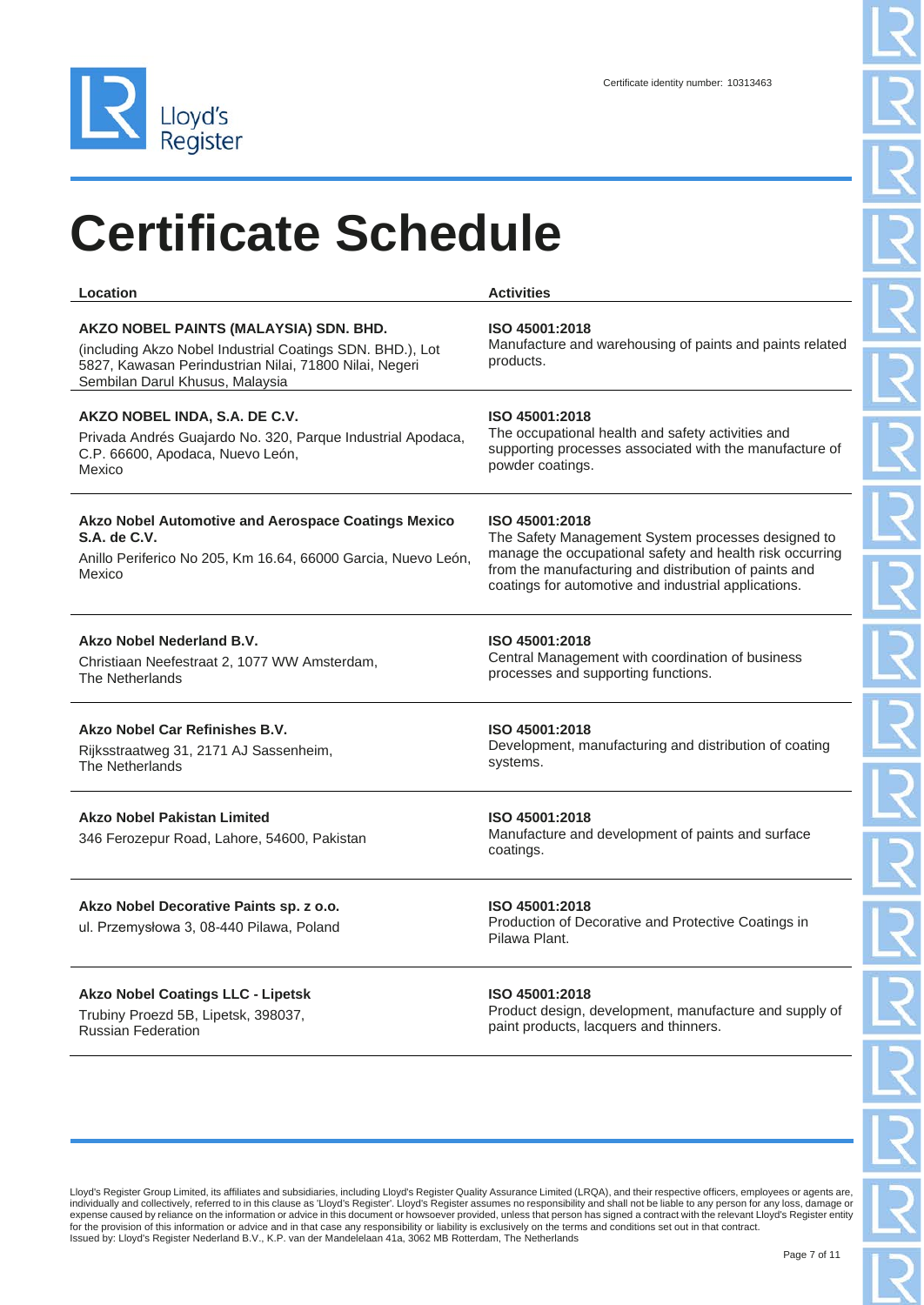

| Location                                                                                                                                                    | <b>Activities</b>                                                                                                                                             |
|-------------------------------------------------------------------------------------------------------------------------------------------------------------|---------------------------------------------------------------------------------------------------------------------------------------------------------------|
| Akzo Nobel Lakokraska Ltd.<br>Sovkhoznaya str., 38, Moscow region, 142603,<br><b>Russian Federation</b>                                                     | ISO 45001:2018<br>Manufacturing and supply of powder coatings.                                                                                                |
| AkzoNobel Saudi Arabia Ltd.<br>PO Box 37, Dammam 2nd Industrial City, 2nd Industrial Area,<br>Abqaiq Road, Dammam, Eastern Province,<br>31411, Saudi Arabia | ISO 45001:2018<br>Manufacture, sales and distribution of industrial coatings.                                                                                 |
| International Paint Singapore Pte Ltd.<br>3 Neythal Road 628570, Singapore                                                                                  | ISO 45001:2018<br>Manufacture and Testing of Marine Coatings, Protective<br>Coatings and Yacht Paints.                                                        |
| <b>AkzoNobel South Africa (Pty)Ltd</b><br>14 Union Street, Alberton, Gauteng, 1450,<br>South Africa                                                         | ISO 45001:2018<br>The manufacturing and distribution of powder coatings.                                                                                      |
| Dulux SA - Johannesburg<br>56 Emerald Parkway Road, Greenstone Hill ext 21, P.O. Box<br>7099, Greenstone, 1616, Johannesburg,<br>1609, South Africa         | ISO 45001:2018<br>The design, manufacturing and sales of decorative a<br>surface coatings and thinners, including selected industrial<br>and marine coatings. |
| ICI DULUX (PTY) LTD - Umbogintwini<br>1 Paints Place, Dickens Road, Umbogintwini KZN,<br>4120, South Africa                                                 | ISO 45001:2018<br>The design, development, manufacturing and sale of<br>surface coatings and paint accessories.                                               |
| <b>AKZO NOBEL INDUSTRIAL PAINTS SL</b><br>Poligono Industrial Can Prunera, CL Penedes, 1-13, 08759<br>Vallirana, Spain                                      | ISO 45001:2018<br>Production and commercialization of thermosetting<br>powder coatings for all uses and market sectors.                                       |
| <b>AkzoNobel Oman SAOC</b><br>P.O. Box: 531, Ruwi, Postal Code: 112, Rusayl Industrial Area,<br>Muscat, Oman                                                | ISO 45001:2018<br>Design, development, manufacturing, trading and<br>marketing of coatings, adhesives and related ancillary                                   |

Lloyd's Register Group Limited, its affiliates and subsidiaries, including Lloyd's Register Quality Assurance Limited (LRQA), and their respective officers, employees or agents are, individually and collectively, referred to in this clause as 'Lloyd's Register'. Lloyd's Register assumes no responsibility and shall not be liable to any person for any loss, damage or<br>expense caused by reliance on the in

products for varied end use applications.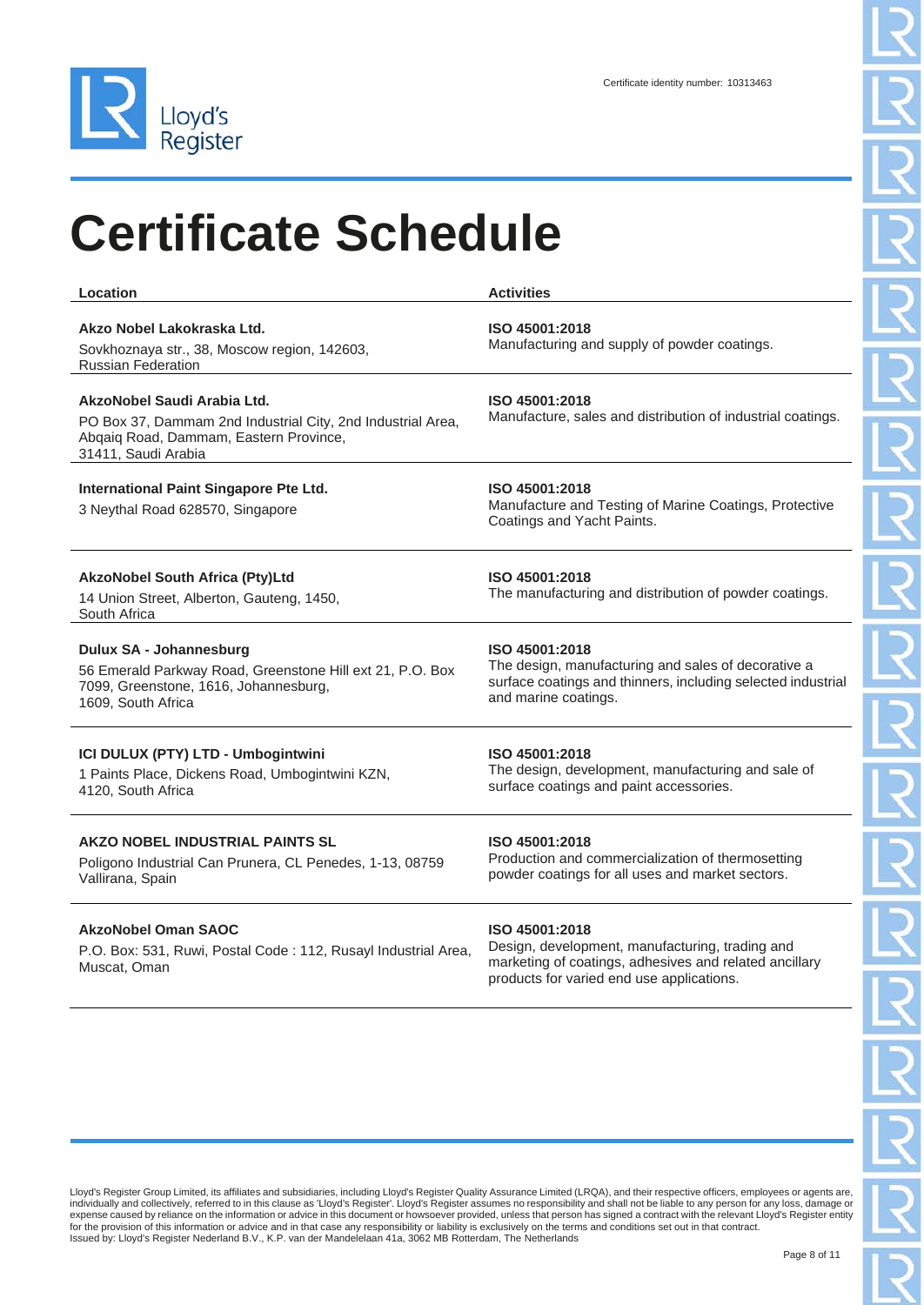

| Location                                                                                                                                                                              | <b>Activities</b>                                                                                                                                          |
|---------------------------------------------------------------------------------------------------------------------------------------------------------------------------------------|------------------------------------------------------------------------------------------------------------------------------------------------------------|
| <b>International Färg AB</b><br>Holmedalen 3, 424 57 Gunnilse, Sweden                                                                                                                 | ISO 45001:2018<br>Manufacturing of Protective Coating and Resale of<br>Protective, Marine, Yacht and Powder Coating (PC, M, Y,<br>PW).                     |
| International Paint Taiwan Ltd.<br>No. 20, Yumin Street, Dafa Industrial Park, Daliao District,<br>Kaohsiung City 83162, Taiwan                                                       | ISO 45001:2018<br>The manufacture and technical service of coil coatings,<br>protective coatings and marine coatings.                                      |
| AKZO NOBEL CHANG CHENG (TAIWAN) LTD.<br>No. 21, Kon-6th Road, Lin Kou 2nd Industrial Park, Lin Kou<br>District, New Taipei City, Taiwan                                               | ISO 45001:2018<br>Design, manufacture and supply of powder coatings.                                                                                       |
| Akzo Nobel Paints Taiwan Ltd. - Dulux Paints Division<br>No. 52, Dongyuan Road & No. 33 & 35 Pei-Yuan Road, Zhongli<br>Industrial Park, Zhongli District,<br>Taoyuan City 320, Taiwan | ISO 45001:2018<br>The production of paint products.                                                                                                        |
| Akzo Nobel Paints (Thailand), Ltd.<br>Coatings Chonburi Branch, 700/16 Moo 7, Tambon Khao<br>Khansong, Amphoe Sriracha, Chonbouri 20110,<br>Thailand                                  | ISO 45001:2018<br>Design, development, manufacture and supply of resins,<br>paint products, lacquers, varnishes, printing inks, additives<br>and thinners. |
| <b>Akzo Nobel Paints (Thailand) Limited</b><br>34/5 Moo1, Chaeng Watana Road, Klongklue, Pakkred District,<br>Nonthaburi, 11120, Thailand                                             | ISO 45001:2018<br>Manufacture and distribution of decorative paints,<br>packaging coating and thinner.                                                     |
|                                                                                                                                                                                       |                                                                                                                                                            |

#### **Akzo Nobel Paints (Thailand) Limited**

1/58 Moo 2, Rama II Rd., Tambon Tha sai, Amphur Muang Samut Sakhon, Samut Sakhon Province, 74000, Thailand

#### **ISO 45001:2018**

Design and Manufacturing of Powder Coating.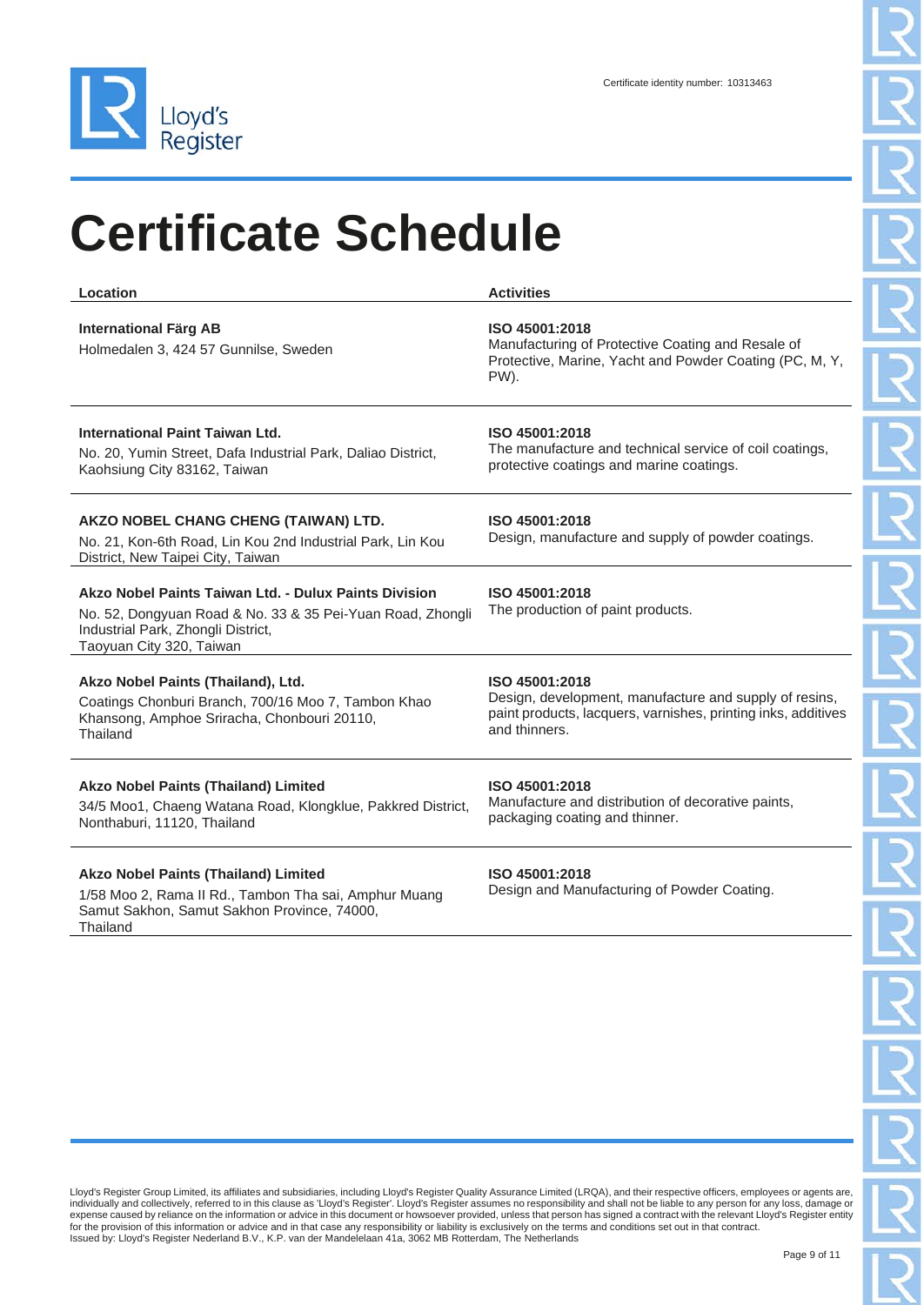

| Location                                                                                                                                      | <b>Activities</b>                                                                                                                                                                                                                                                                                                                                                                                                         |
|-----------------------------------------------------------------------------------------------------------------------------------------------|---------------------------------------------------------------------------------------------------------------------------------------------------------------------------------------------------------------------------------------------------------------------------------------------------------------------------------------------------------------------------------------------------------------------------|
| Marshall Boya ve Vernik San. A.S.<br>Dilovasi Organize Sanayi Bölgesi 1. Kisim, Tuna Caddesi No:1,<br>41 455 Dilovasi, Gebze, Turkey          | ISO 45001:2018<br>Design and production of: Water and solvent based<br>topcoats,<br>water and solvent based coatings, woodcare products,<br>water based and solvent based primers<br>water based exterior and interior putties, solvent and<br>water-based binders, thinners, adhesives, water and<br>thermal isolation systems; floor paints (road marking<br>paints included) and industrial floor paints and coatings. |
| <b>AkzoNobel UAE Paints LLC</b><br>PO Box 290, Al Quoz 1, Industrial Area, Al Manara Street,<br>Dubai, United Arab Emirates                   | ISO 45001:2018<br>Manufacture, sales and distribution of industrial coatings.                                                                                                                                                                                                                                                                                                                                             |
| <b>Akzo Nobel Packaging Coatings Ltd</b><br>Holden Works, Bordelsey Green Rd, Birmingham,<br>B9 4TQ, United Kingdom                           | ISO 45001:2018<br>Activities including and associated with design,<br>development, manufacture and supply of paint products,<br>lacquers, varnishes, powder coatings, additives and<br>thinners.                                                                                                                                                                                                                          |
| <b>Flexcrete Technologies Limited</b><br>Tomlinson Road, Leyland, Preston, PR25 2DY,<br>United Kingdom                                        | ISO 45001:2018<br>The manufacturing and distribution of powder coatings.                                                                                                                                                                                                                                                                                                                                                  |
| Akzo Nobel Powder Coatings Inc. - Interpon Powder<br>Coatings, U.S.A.<br>20 Culvert Street, Nashville, Tennessee, TN,<br>37210, United States | ISO 45001:2018<br>Development, Manufacture and Supply of powder<br>coatings.                                                                                                                                                                                                                                                                                                                                              |
| AKZO NOBEL COATINGS VIETNAM LIMITED<br>Lot 107, Amata Industrial Park Bien Hoa City,<br>Dong Nai Province, Vietnam                            | ISO 45001:2018<br>The manufacture of wood adhesives and coatings used for<br>Industry.                                                                                                                                                                                                                                                                                                                                    |
| AKZO NOBEL POWDER COATINGS (VIETNAM) CO., LTD                                                                                                 | ISO 45001:2018                                                                                                                                                                                                                                                                                                                                                                                                            |

Road No.2, Nhon Trach I Industrial Zone Nhon Trach District, Dong Nai Province, Vietnam

#### The development, manufacture and sales of powder coatings.